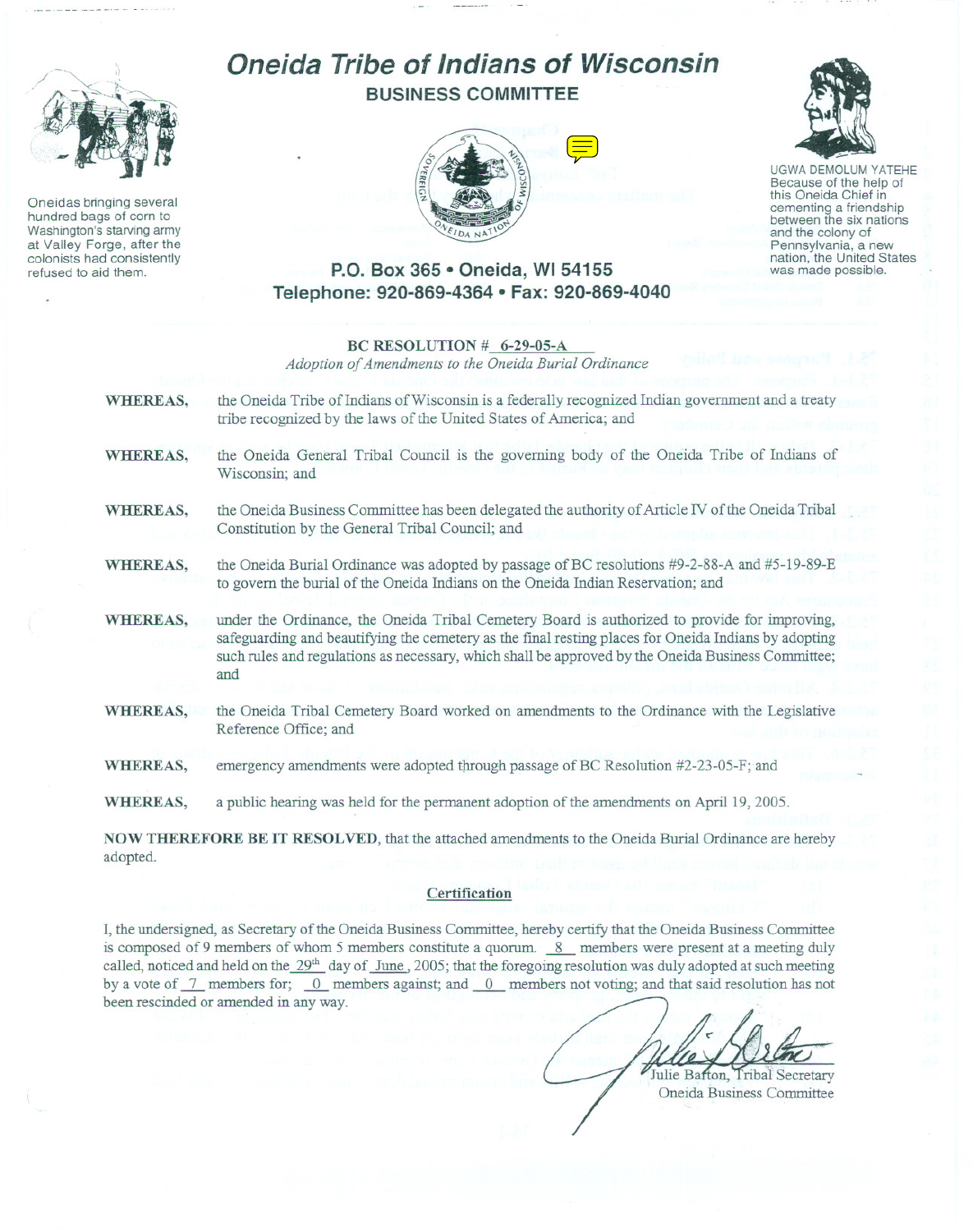### **Chapter 75 Burial Law**

# Tsi<sup>9</sup> Lotiya<sup>9</sup>tata Olihwá ke The matters concerning when they bury the body

| 75.1 | <b>Purpose and Policy</b>           | 75.7  | <b>Monuments / Flush Markers</b>               |
|------|-------------------------------------|-------|------------------------------------------------|
| 75.2 | Adoption, Amendment, Repeal         | 75.8  | <b>Plants</b>                                  |
| 75.3 | <b>Definitions</b>                  | 75.9  | <b>Funeral Processions</b>                     |
| 75.4 | <b>Oneida Tribal Cemetery</b>       | 75.10 | Display of Flags and Banners                   |
| 75.5 | <b>Oneida Tribal Cemetery Board</b> | 75.11 | <b>Prohibited Behavior on Cemetery Grounds</b> |
| 75.6 | <b>Burial Requirements</b>          |       |                                                |

# <span id="page-1-0"></span>**75.1. Purpose and Policy**

75.1-1. *Purpose.* The purpose of this law is to establish the Oneida Tribal Cemetery on the Oneida Reservation and to govern the sale of burial plots, burial eligibility and the maintenance of the grounds within the Cemetery.

75.1-2. *Policy*. It is the policy of the Oneida Tribe that all enrolled Tribal members, their spouses, their parents and their children may be buried in the Oneida Tribal Cemetery.

# <span id="page-1-1"></span>**75.2. Adoption, Amendment, Repeal**

75.2-1. This law was adopted by the Oneida Business Committee by resolution #BC-9-2-88-A and amended by resolutions BC-5-19-89-E and BC-6-29-05-A.

75.2-2. This law may be amended pursuant to the procedures set out in the Oneida Administrative Procedures Act by the Oneida Business Committee or the Oneida General Tribal Council.

75.2-3. Should a provision of this law or the application thereof to any person or circumstances be held as invalid, such invalidity shall not affect other provisions of this law which are considered to have legal force without the invalid portions.

75.2-4. All other Oneida laws, policies, regulations, rules, resolutions, motions and all other similar actions which are inconsistent with this policy are hereby repealed unless specifically re-enacted after adoption of this law.

75.2-5. This law is adopted under authority of the Constitution of the Oneida Tribe of Indians of Wisconsin.

# <span id="page-1-2"></span>**75.3. Definitions**

75.3-1. This section shall govern the definitions of words and phrases used within this law. All words not defined herein shall be used in their ordinary and everyday sense.

- (a) "Board" means the Oneida Tribal Cemetery Board.
- (b) "Children" means the natural, step and adopted children of an enrolled Tribal member, or children of a common law marriage where at least one spouse is an enrolled Tribal member.
- (c) "Heirs at law" means an individual who, after a relative dies without a will, has a right to inherit lands, property and belongings of the deceased.
- (d) "Spouse" means the husband or wife of a Tribal member. For purposes of this law only, this definition shall include a common law husband or wife of a Tribal member.
- (e) "Tribe" or "Tribal" means the Oneida Tribe of Indians of Wisconsin.
- (f) "Vandalism" means the willful and unauthorized destruction or defacing of any land, monument, flush marker, tree, shrub, plant, building or other natural or artificial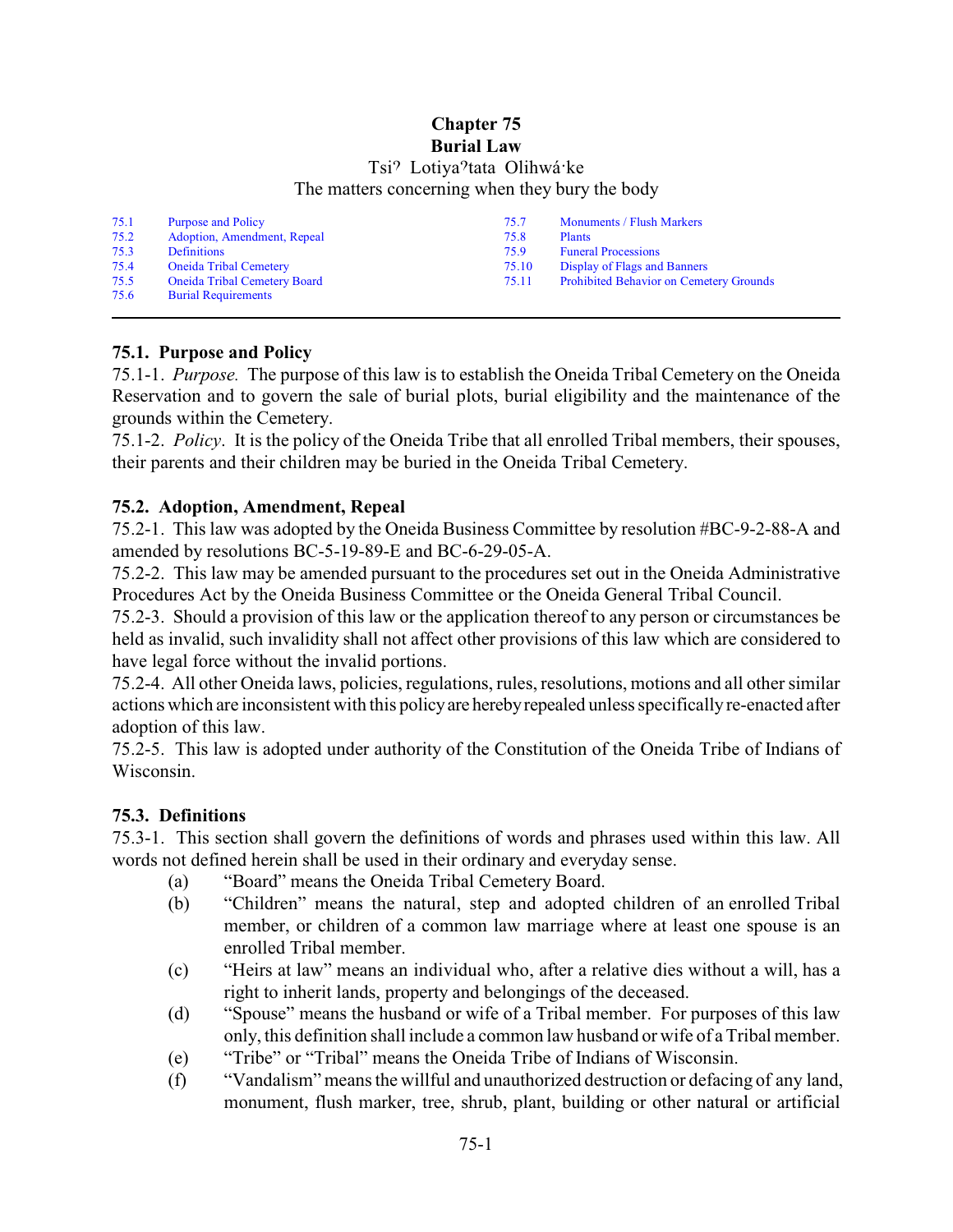structure on Cemetery grounds.

# <span id="page-2-0"></span>**75.4. Oneida Tribal Cemetery**

75.4-1. The Oneida Land Commission shall designate a parcel of land of not less than forty (40) acres to be used for the Cemetery.

75.4-2. *Location*. The Cemetery is located at the corner of County Trunk U and Adam Drive on the Oneida Nation Reservation.

75.4-3. *Eligibility for Burial in Cemetery*. Tribal members and their non-Oneida spouses, parents and children may be buried in the Cemetery.

(a) *Repatriated Remains.* All human remains returned to the Tribe shall be the responsibility of the Board to re-bury in an appropriate location within the Cemetery.

75.4-4. *Eligibility for Plot Purchase*. The following persons may purchase burial plots:

- (a) Individual Tribal members.
- (b) Non-Oneida spouse of Tribal members may purchase plots for their Oneida spouses, their children and themselves.
- (c) Non-Oneida children of Tribal members may purchase burial plots for their Tribal member parent, their non-Oneida parent who is a spouse of a Tribal member, and for themselves.

75.4-5. *Ownership of Purchased Burial Plots*. Ownership of purchased burial plots descends through family, i.e. from a parent to child or other heirs at law, and may not be willed to non-family members.

75.4-6. *Cost of Plots*. All fees shall be paid prior to burial. The price of plots and services are as follows:

- (d) \$100.00 plot fee.
- (e) Plot opening, closing and marking fee's are subject to change and will be assessed at the time of burial.

75.4-7. *Resale of Plots*. Plots may only be resold to the Tribe through the Board. Plots resold to the Board shall be purchased at the original selling price.

### <span id="page-2-1"></span>**75.5. Oneida Tribal Cemetery Board**

75.5-1. *Establishment*. There shall be an Oneida Tribal Cemetery Board whose members shall be responsible for carrying out the provisions of this Law.

75.5-2. The Board shall consist of six (6) members who shall be appointed by the Oneida Business Committee according to the requirements of the Comprehensive Policy Governing Boards, Committees and Commissions. Each Board member shall hold a lifetime appointment and his or her term shall end only upon the following:

- (a) The submission of a letter of resignation.
- (b) Removal from office in accordance to Tribal law.
- (c) The death of a member.
- 75.5-3. *Duties and Responsibilities.* 
	- (a) A Board member shall meet with the kin or other interested party of a person permitted to be buried pursuant to this law whenever a plot or burial is requested.
	- (b) The Board or its delegate shall be responsible to maintain vital statistics of the deceased and to report such information as may be required by the Tribe.
	- (c) The Board or its delegate shall control the Cemetery and beautify the same, and may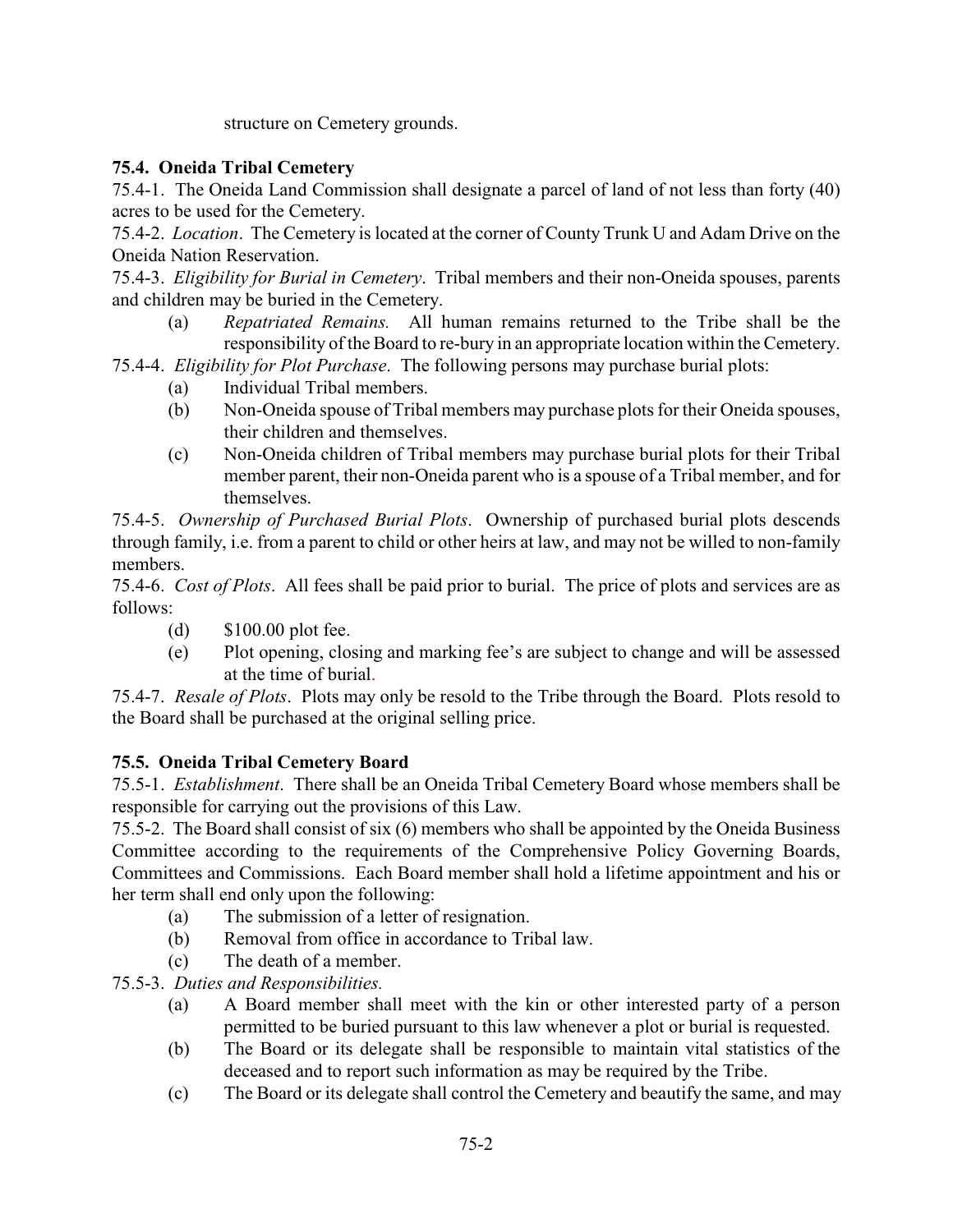establish regulations respecting it.

(d) The Board or its delegate shall be responsible for the maintenance of the Cemetery including the improvement, safeguard and beautification of the grounds.

75.5-4. *Plotting*. The Board shall from time to time cause portions of land designed to be used for the Cemetery, to be surveyed and mapped into burial plots, drives and walks. Said recorded map shall be kept and maintained in the Oneida Land Office and at the Geographic Land Information System (GLIS) office. No such plot or map shall be recorded unless laid out and plotted to the satisfaction of the Board.

75.5-5. *Conveyance*. After the map is so recorded, the Board may sell and convey plotted plots, expressly restricting the use to burials and upon such other terms, conditions and restrictions as the Board directs.

75.5-6. *Use of Proceeds*. The proceeds of sales shall be used for the care and improvement of the cemetery and avenues leading thereto, and operating expenses.

# <span id="page-3-0"></span>**75.6. Burial Requirements**

75.6-1. Burials are permitted daily prior to 2:00 p.m. All burial orders must be presented to the Board at least twenty-four (24) hours before burial. A cement liner or vault is not required for the burial site, however if a cemetery liner or vault is purchased, the vault company is required to deliver and install it in the designated burial site. The Board does not provide pall bearers. Due to weather conditions it may be necessary to postpone burial side services and/or burial of the deceased temporarily. The final decision to postpone burial side services shall be made by the Board or their designee.

75.6-2. *Burial of Urns.* Each burial site may be used for a maximum of four (4) urns containing ashes of the deceased. All urns or other receptacles used for permanent burial must be of a durable or lasting material. Each additional opening of the plot will require a plot opening and closing fee as well as a marking fee.

# <span id="page-3-1"></span>**75.7. Monuments / Flush Markers**

75.7-1. Monuments and Flush Markers shall meet the following requirements:

- (a) Maximum monument height is thirty-six (36) inches from ground up, including base.
- (b) Minimum monument height is twenty-four (24) inches.
- (c) Maximum width of monument / flush marker is the width of the plot.
- (d) Thickness of the monument / flush marker is not to exceed sixteen (16) inches.
- (e) Face of the monument must face in the direction of the deceased's burial site.
- (f) No permanent monument that is susceptible to disintegration or corrosion will be permitted, i.e. wooden crosses, stuffed animals, balloons, metal, etc.

### <span id="page-3-2"></span>**75.8. Plants**

75.8-1. The planting of plants on or around burial sites shall comply with the following requirements:

- (a) Plants shall not be planted behind a monument.
- (b) By December 1<sup>st</sup> of each year, all burial pots and baskets, excluding artificial, will be removed by the Board or its designee.
- (c) Plants that exceed burial and/or plot dimensions will be removed by the Board or its designee.